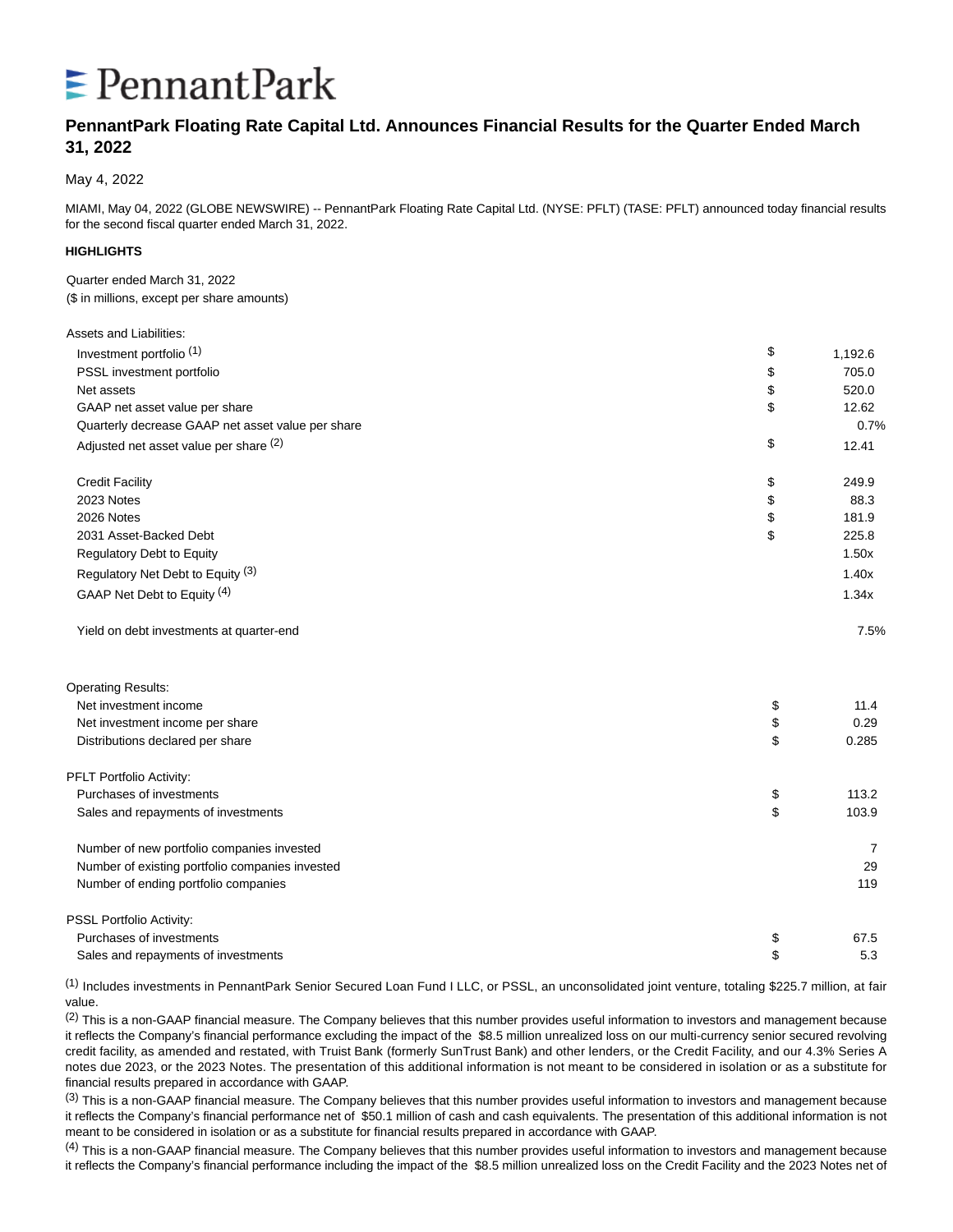\$50.1 million of cash and cash equivalents. The presentation of this additional information is not meant to be considered in isolation or as a substitute for financial results prepared in accordance with GAAP.

#### **CONFERENCE CALL AT 9:00 A.M. ET ON MAY 5, 2022**

PennantPark Floating Rate Capital Ltd. ("we," "our," "us" or the "Company") will also host a conference call at 9:00 a.m. (Eastern Time) on Thursday May 5, 2022 to discuss its financial results. All interested parties are welcome to participate. You can access the conference call by dialing toll-free (866) 548-4713 approximately 5-10 minutes prior to the call. International callers should dial (323) 794-2093. All callers should reference conference ID #5639720 or PennantPark Floating Rate Capital Ltd. An archived replay of the call will be available through May 19, 2022, by calling toll-free (888) 203-1112. International callers please dial (719) 457-0820. For all phone replays, please reference conference ID #5639720.

#### **PORTFOLIO AND INVESTMENT ACTIVITY**

"In this market environment we are pleased to be focused on lower risk, first lien senior secured floating rate loans to U.S. companies, which are positioned to preserve capital and protect against rising inflation and interest rates. We believe that we are an important strategic capital partner who can fuel growth for companies in the core middle market," said Art Penn, Chairman and CEO. "Our substantially upsized PSSL joint venture is positioned to generate growing Net Investment Income for PFLT."

As of March 31, 2022, our portfolio totaled \$1,192.6 million, and consisted of \$1,031.9 million of first lien secured debt (including \$170.3 million in PSSL), \$1.0 million of second lien secured debt and \$159.6 million of preferred and common equity (including \$55.4 million in PSSL). Our debt portfolio consisted of 100% variable-rate investments. As of March 31, 2022, we had two portfolio companies on non-accrual, representing 2.5% and 2.3% of our overall portfolio on a cost and fair value basis, respectively. Overall, the portfolio had net unrealized appreciation of \$25.4 million. Our overall portfolio consisted of 119 companies with an average investment size of \$10.0 million, had a weighted average yield on debt investments of 7.5%, and was invested 87% in first lien secured debt (including 14% in PSSL), less than 1% in second lien secured debt and 13% in preferred and common equity (including 5% in PSSL). As of March 31, 2022, 99.5% of the investments held by PSSL were first lien secured debt.

As of September 30, 2021, our portfolio totaled \$1,081.6 million, and consisted of \$934.4 million of first lien secured debt (including \$140.9 million in PSSL), \$8.9 million of second lien secured debt and \$138.3 million of preferred and common equity (including \$44.9 million in PSSL). Our debt portfolio consisted of 99% variable-rate investments. As of September 30, 2021, we had two portfolio companies on non-accrual, representing 2.7% and 2.6% of our overall portfolio on a cost and fair value basis, respectively. Overall, the portfolio had net unrealized depreciation of \$11.0 million. Our overall portfolio consisted of 110 companies with an average investment size of \$9.8 million, had a weighted average yield on debt investments of 7.4%, and was invested 86% in first lien secured debt (including 13% in PSSL), 1% in second lien secured debt and 13% in preferred and common equity (including 4% in PSSL). As of September 30, 2021, 99% of the investments held by PSSL were first lien secured debt.

For the three months ended March 31, 2022, we invested \$113.2 million in seven new and 29 existing portfolio companies with a weighted average yield on debt investments of 7.2%. Sales and repayments of investments for the three months ended March 31, 2022 totaled \$103.9 million. For the six months ended March 31, 2022, we invested \$448.4 million in 23 new and 65 existing portfolio companies with a weighted average yield on debt investments of 7.7%. Sales and repayments of investments for the totaled \$342.2 million.

For the three months ended March 31, 2021, we invested \$160.2 million in four new and 17 existing portfolio companies with a weighted average yield on debt investments of 7.4%. Sales and repayments of investments for the three months ended March 31, 2021 totaled \$172.1 million. For the six months ended March 31, 2021, we invested \$227.2 million in nine new and 34 existing portfolio companies with a weighted average yield on debt investments of 7.4%. Sales and repayments of investments for the totaled \$281.7 million.

#### **PennantPark Senior Secured Loan Fund I LLC**

As of March 31, 2022, PSSL's portfolio totaled \$705.0 million and consisted of 87 companies with an average investment size of \$8.1 million and had a weighted average yield on debt investments of 7.4%. As of September 30, 2021, PSSL's portfolio totaled \$564.8 million and consisted of 74 companies with an average investment size of \$7.6 million and had a weighted average yield on debt investments of 7.1%.

For the three months ended March 31, 2022, PSSL invested \$67.5 million (including \$57.7 million purchased from the Company) in nine new and two existing portfolio companies with a weighted average yield on debt investments of 7.2%. Sales and repayments of investments for the three months ended March 31, 2022 totaled \$5.3 million. For the six months ended March 31, 2022, PSSL invested \$197.1 million (including \$180.4 million purchased from the Company) in 21 new and eight existing portfolio companies with a weighted average yield on debt investments of 7.8%. Sales and repayments of investments for the six months ended March 31, 2022 totaled \$55.7 million.

For the three months ended March 31, 2021, PSSL invested \$128.7 million (including \$125.2 million purchased from the Company) in 24 new and six existing portfolio companies with a weighted average yield on debt investments of 7.3%. Sales and repayments of investments for the three months ended March 31, 2021 totaled \$29.6 million. For the six months ended March 31, 2021, PSSL invested \$144.1 million (including \$125.2 million purchased from the Company) in 24 new and 11 existing portfolio companies with a weighted average yield on debt investments of 7.4%. Sales and repayments of investments for the six months ended March 31, 2021 totaled \$60.2 million.

#### **RESULTS OF OPERATIONS**

Set forth below are the results of operations for the three and six months ended March 31, 2022 and 2021.

#### **Investment Income**

Investment income for the three and six months ended March 31, 2022 was \$24.6 million and \$51.0 million, respectively, which was attributable to \$19.9 million and \$42.9 million from first lien secured debt and \$4.7 million and \$8.1 million from other investments, respectively. This compares to investment income for the three and six months ended March 31, 2021 was \$19.4 million and \$40.2 million, respectively, which was attributable to \$16.6 million and \$35.3 million from first lien secured debt and \$2.9 million and \$4.9 million from other investments, respectively. The increase in investment income compared to the same periods in the prior year was primarily due to an increase the size of our portfolio.

#### **Expenses**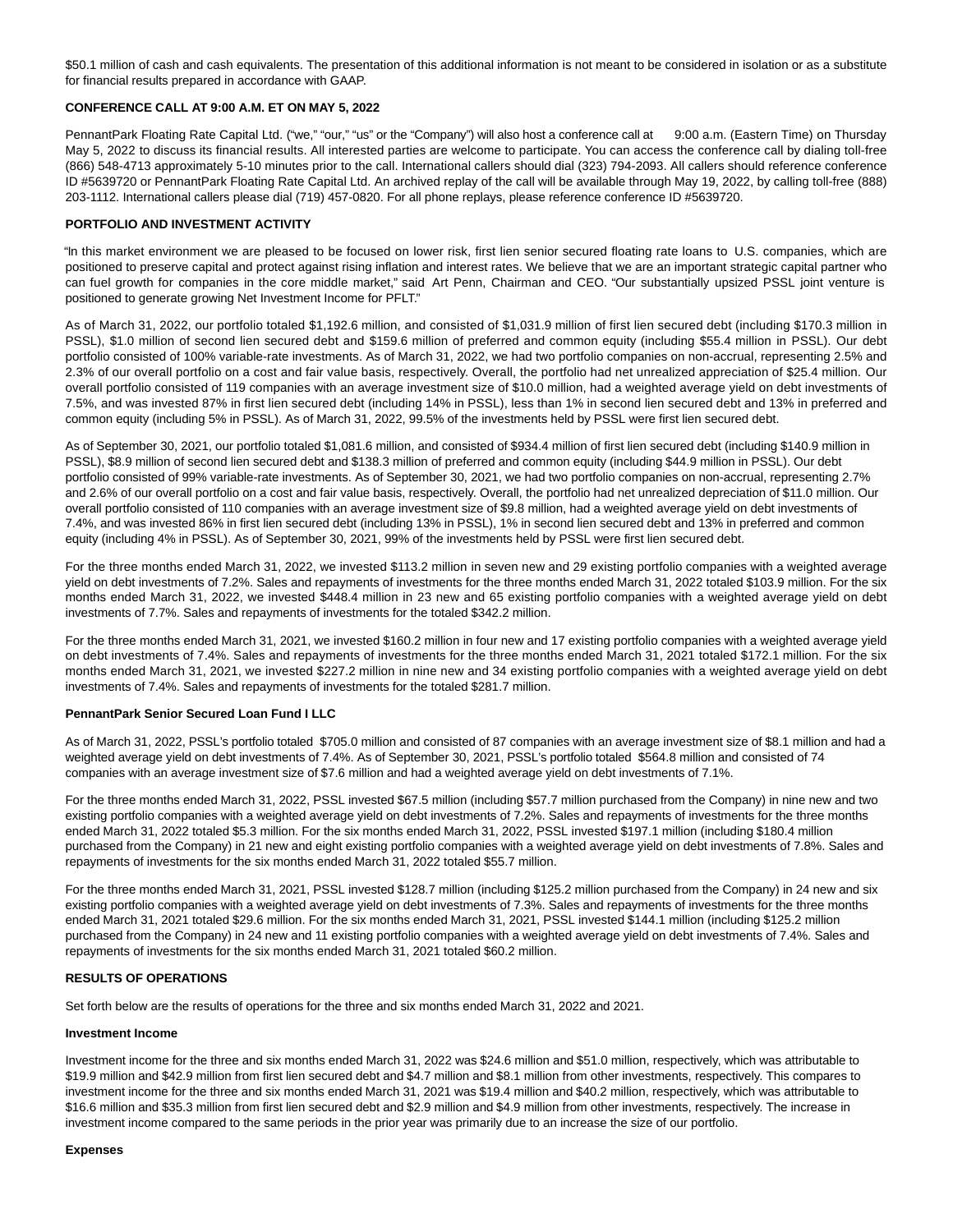Expenses for the three and six months ended March 31, 2022 totaled \$13.3 million and \$26.9 million, respectively. Base management fee for the same periods totaled \$2.9 million and \$5.8 million, incentive fee totaled \$2.7 million and \$5.9 million, debt related interest and expenses totaled \$6.7 million and \$13.3 million and general and administrative expenses totaled \$0.8 million and \$1.6 million, respectively. Expenses for the three and six months ended March 31, 2021 totaled \$9.5 million and \$20.1 million, respectively. Base management fee for the same periods totaled \$2.6 million and \$5.3 million, incentive fee totaled \$1.3 million and \$3.1 million, debt related interest and expenses totaled \$4.8 million and \$10.1 million and general and administrative expenses totaled \$0.7 million and \$1.4 million, respectively. The increase in expenses for the three and six months ended March 31, 2022 compared to the same period in the prior year was primarily due to an increase in performance-based incentive fees and debt-related interest and expenses.

#### **Net Investment Income**

Net investment income totaled \$11.4 million and \$24.1 million, or \$0.29 and \$0.61 per share, for the three and six months ended March 31, 2022, respectively. Net investment income totaled \$9.9 million and \$20.0 million, or \$0.26 and \$0.52 per share, for the three and six months ended March 31, 2021, respectively.

#### **Net Realized Gains or Losses**

Sales and repayments of investments for the three and six months ended March 31, 2022 totaled \$103.9 million and \$342.2 million, respectively, and net realized losses totaled \$15.5 million and \$12.3 million, respectively. Sales and repayments of investments for the three and six months ended March 31, 2021 totaled \$172.1 million and \$281.7 million, respectively, and net realized gains (losses) totaled \$0.5 million and (\$2.3) million, respectively. The change in realized gains/losses was primarily due to changes in the market conditions of our investments and the values at which they were realized.

#### **Unrealized Appreciation or Depreciation on Investments, the Credit Facility and the 2023 Notes**

For the three and six months ended March 31, 2022, we reported net change in unrealized appreciation on investments of \$17.5 million and \$14.0 million, respectively. For the three and six months ended March 31, 2021, we reported net change in unrealized appreciation on investments of \$11.8 million and \$34.6 million, respectively. As of March 31, 2022 and September 30, 2021, our net unrealized appreciation on investments totaled \$25.4 million and \$11.0 million, respectively. The net change in unrealized appreciation on our investments compared to the same period in the prior year was primarily due to changes in the market conditions of our investments and the values at which they were held.

For the three and six months ended March 31, 2022, the Credit Facility and the 2023 Notes had a net change in unrealized (appreciation) depreciation of \$(2.4) million and \$1.2 million, respectively. For the three and six months ended March 31, 2021, the Credit Facility and the 2023 Notes had a net change in unrealized (appreciation) of \$(10.5) million and \$(14.5) million, respectively. As of March 31, 2022 and September 30, 2021, the net unrealized depreciation on the Credit Facility and the 2023 Notes totaled \$8.5 million and \$7.2 million, respectively. The net change in net unrealized depreciation compared to the same period in the prior year was primarily due to changes in the capital markets.

#### **Net Change in Net Assets Resulting from Operations**

Net increase in net assets resulting from operations totaled \$7.2 million and \$21.7 million, or \$0.18 and \$0.55 per share, respectively, for the three and six months ended March 31, 2022. Net increase in net assets resulting from operations totaled \$11.7 million and \$37.8 million, or \$0.30 and \$0.98 per share, respectively, for the three and six months ended March 31, 2021. The decrease in the net change in net assets from operations for the three and six months ended March 31, 2022 compared to the same period in the prior year was primarily due to a lower realized and unrealized change in our investment and debt.

#### **LIQUIDITY AND CAPITAL RESOURCES**

Our liquidity and capital resources are derived primarily from proceeds of securities offerings, debt capital and cash flows from operations, including investment sales and repayments, and income earned. Our primary use of funds from operations includes investments in portfolio companies and payments of fees and other operating expenses we incur. We have used, and expect to continue to use, our debt capital, proceeds from the rotation of our portfolio and proceeds from public and private offerings of securities to finance our investment objectives. For more information on how the COVID-19 pandemic may impact our ability to comply with the covenants of the Credit Facility, see our Quarterly Report on Form 10-Q for the quarter ended March 31, 2022, including "Item 2. Management's Discussion and Analysis of Financial Condition and Results of Operations – COVID-19 Developments".

The annualized weighted average cost of debt for the six months ended March 31, 2022 and 2021, inclusive of the fee on the undrawn commitment on the Credit Facility, amendment costs and debt issuance costs, was 3.2% and 3.4%, respectively. As of March 31, 2022 and September 30, 2021, we had \$50.3 million and \$80.6 million of unused borrowing capacity under the Credit Facility or our Prior Credit Facility, as applicable, respectively, subject to leverage and borrowing base restrictions.

As of March 31, 2022 and September 30, 2021, our wholly owned subsidiary, PennantPark Floating Rate Funding I, LLC, borrowed \$249.7 million and \$219.4 million under the Credit Facility, respectively. The Credit Facility had a weighted average interest rate of 2.5% and 2.3%, exclusive of the fee on undrawn commitments as of March 31, 2022 and September 30, 2021, respectively.

As of March 31, 2022 and September 30, 2021, we had cash equivalents of \$50.1 million and \$49.8 million, respectively, available for investing and general corporate purposes. We believe our liquidity and capital resources are sufficient to take advantage of market opportunities.

Our operating activities used cash of \$102.0 million for the six months ended March 31, 2022, and our financing activities provided cash of \$101.6 million for the same period. Our operating activities used cash primarily for our investment activities and our financing activities provided cash primarily due to the issuance of \$85 million of our 2026 Add-on Notes, borrowings under our Credit Facility and proceeds from the ATM.

Our operating activities provided cash of \$117.8 million for the six months ended March 31, 2021, and our financing activities used cash of \$107.7 million for the same period. Our operating activities provided cash primarily from our investment activities and our financing activities used cash primarily to pay down our Credit Facility, partially offset by the 2026 Notes issuance.

#### **RECENT DEVELOPMENTS**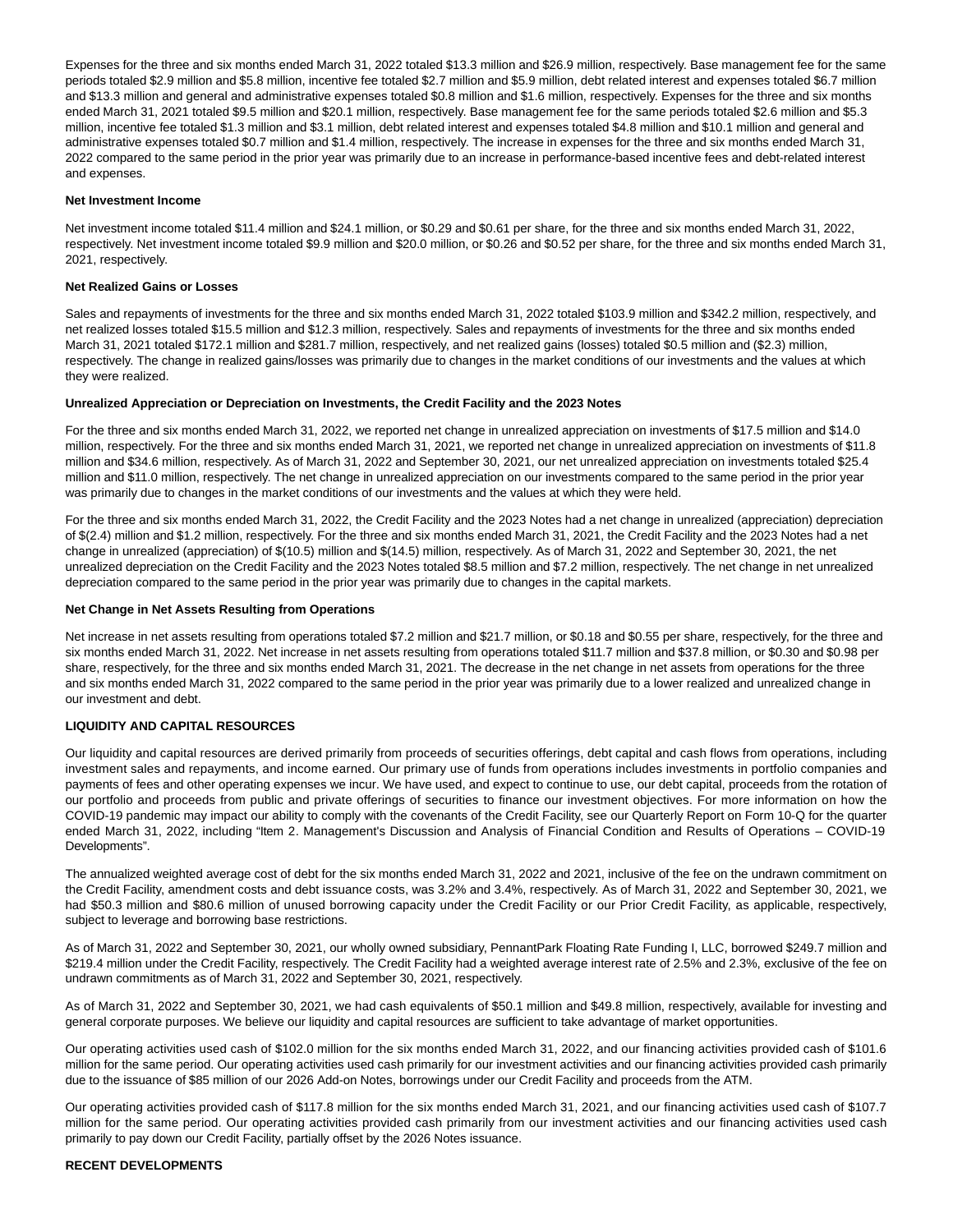On May 2, 2022, the PSSL Credit Facility was amended to, among other things, to allow PSSL Subsidiary II to borrow up to \$325.0 million (increased from \$225.0 million) at any one time outstanding, subject to leverage and borrowing base restrictions.

# **DISTRIBUTIONS**

During the three and six months ended March 31, 2022, we declared distributions of \$0.285 and \$0.57 per share, respectively, for total distributions of \$11.3 and \$22.4 million, respectively. During the three and six months ended March 31, 2021, we declared distributions of \$0.285 and \$0.57 per share, respectively, for total distributions of \$11.1 and \$22.1 million, respectively. We monitor available net investment income to determine if a return of capital for tax purposes may occur for the fiscal year. To the extent our taxable earnings fall below the total amount of our distributions for any given fiscal year, stockholders will be notified of the portion of those distributions deemed to be a tax return of capital. Tax characteristics of all distributions will be reported to stockholders subject to information reporting on Form 1099-DIV after the end of each calendar year and in our periodic reports filed with the SEC.

# **AVAILABLE INFORMATION**

The Company makes available on its website its Quarterly Report on Form 10-Q filed with the SEC, and stockholders may find such report on its website at www.pennantpark.com.

#### **PENNANTPARK FLOATING RATE CAPITAL LTD. AND SUBSIDIARIES CONSOLIDATED STATEMENTS OF ASSETS AND LIABILITIES (in thousands, except per share data)**

|                                                                                        | March 31, 2022 |           |    | September 30,<br>2021 |  |
|----------------------------------------------------------------------------------------|----------------|-----------|----|-----------------------|--|
|                                                                                        | (unaudited)    |           |    |                       |  |
| <b>Assets</b>                                                                          |                |           |    |                       |  |
| Investments at fair value                                                              |                |           |    |                       |  |
| Non-controlled, non-affiliated investments (cost-\$901,437 and \$824,542, respectively | \$             | 933,041   | \$ | 856,806               |  |
| Non-controlled, affiliated investments (cost-\$ - an\$22,380, respectively             |                |           |    | 7,433                 |  |
| Controlled, affiliated investments (cost-\$265,824 and \$223,714, respectively         |                | 259,571   |    | 217,380               |  |
| Total investments (cost-\$1,167,262 and \$1,070,636, respectively                      |                | 1,192,613 |    | 1,081,619             |  |
| Cash and cash equivalents (cost-\$50,053 and \$49,825, respectively)                   |                | 50,064    |    | 49,826                |  |
| Interest receivable                                                                    |                | 5,316     |    | 5,446                 |  |
| Receivable for investments sold                                                        |                | 38,542    |    | 33,966                |  |
| Prepaid expenses and other assets                                                      |                | 1,356     |    |                       |  |
| <b>Total assets</b>                                                                    |                | 1,287,891 |    | 1.170.856             |  |
| <b>Liabilities</b>                                                                     |                |           |    |                       |  |
| Distributions payable                                                                  |                | 3,814     |    | 3,690                 |  |
| Payable for investments purchased                                                      |                |           |    | 13,546                |  |
| Credit Facility payable, at fair value (cost-\$249,654 and\$219,400, respectively)     |                | 249,910   |    | 218,852               |  |
| 2023 Notes payable, at fair value (par-\$97,006 and \$117,793, respectively)           |                | 88,275    |    | 111,114               |  |
| 2026 Notes payable, net (par-\$185,000 and\$100,000, respectively)                     |                | 181,888   |    | 97,171                |  |
| 2031 Asset-Backed Debt, net (par-\$228,000)                                            |                | 225,813   |    | 225,497               |  |
| Interest payable on debt                                                               |                | 6,975     |    | 5,455                 |  |
| Base management fee payable                                                            |                | 2,945     |    | 2,707                 |  |
| Performance-based incentive fee payable                                                |                | 2,704     |    | 624                   |  |
| Deferred tax liability                                                                 |                | 5,340     |    |                       |  |
| Accrued other expenses                                                                 |                | 241       |    | 1,591                 |  |
| <b>Total liabilities</b>                                                               |                | 767,904   |    | 680,245               |  |
| Commitments and contingencies                                                          |                |           |    |                       |  |
| <b>Net assets</b>                                                                      |                |           |    |                       |  |
| Common stock, 41,209,566 and 38,880,728 shares issued and outstanding, respectively    |                |           |    |                       |  |
| Par value \$0.001 per share and 100,000,000 shares authorized                          |                | 41        |    | 39                    |  |
| Paid-in capital in excess of par value                                                 |                | 568,869   |    | 538,815               |  |
| Accumulated deficit                                                                    |                | (48, 924) |    | (48, 242)             |  |
| <b>Total net assets</b>                                                                | \$             | 519,986   | \$ | 490,611               |  |
| Total liabilities and net assets                                                       | \$             | 1,287,891 | \$ | 1,170,856             |  |
| Net asset value per share                                                              | \$             | 12.62     | \$ | 12.62                 |  |
| <b>PENNANTPARK FLOATING RATE CAPITAL LTD. AND SUBSIDIARIES</b>                         |                |           |    |                       |  |

**CONSOLIDATED STATEMENTS OF OPERATIONS**

**(in thousands, except per share data)**

**(Unaudited)**

|      | Three Months Ended March 31. | <b>Six Months Ended March 31.</b> |      |  |  |
|------|------------------------------|-----------------------------------|------|--|--|
| 2022 | 2021                         | 2022                              | 2021 |  |  |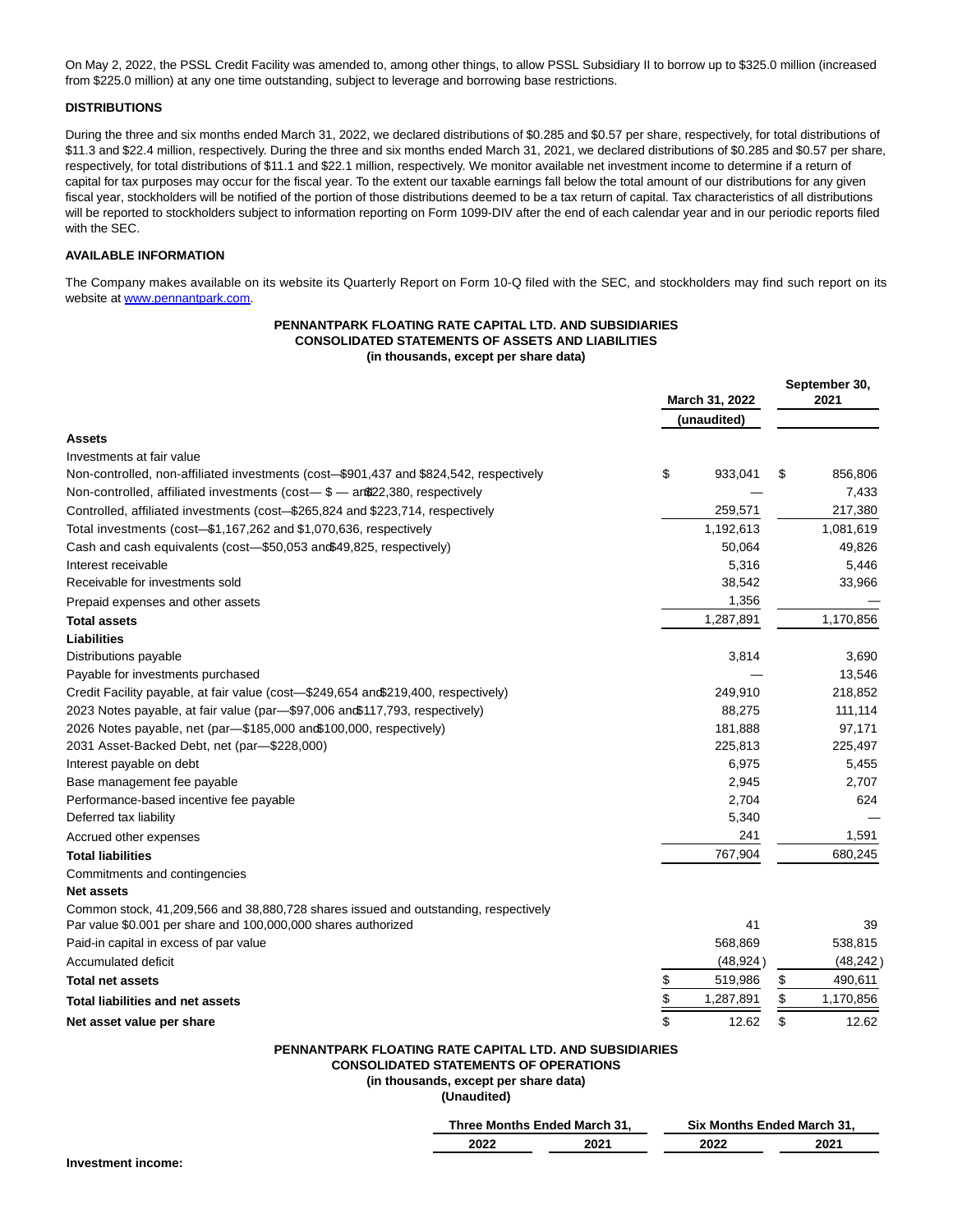| From non-controlled, non-affiliated investments:                                |              |    |          |              |              |
|---------------------------------------------------------------------------------|--------------|----|----------|--------------|--------------|
| Interest                                                                        | \$<br>16,195 | \$ | 13,725   | \$<br>33,052 | \$<br>29,026 |
| Dividend                                                                        | 577          |    |          | 1,154        |              |
| Other income                                                                    | 686          |    | 491      | 3,510        | 1,373        |
| From non-controlled, affiliated investments:                                    |              |    |          |              |              |
| Interest                                                                        |              |    | 183      | 112          | 280          |
| Other income                                                                    |              |    | 102      |              | 123          |
| From controlled, affiliated investments:                                        |              |    |          |              |              |
| Interest                                                                        | 3,240        |    | 2,659    | 6,405        | 5,322        |
| Dividend                                                                        | 3,938        |    | 2,275    | 6,738        | 3,850        |
| Other Income                                                                    |              |    |          |              | 196          |
| <b>Total investment income</b>                                                  | 24,635       |    | 19,435   | 50,971       | 40,169       |
| <b>Expenses:</b>                                                                |              |    |          |              |              |
| Base management fee                                                             | 2,945        |    | 2,634    | 5,841        | 5,350        |
| Performance-based incentive fee                                                 | 2,704        |    | 1,302    | 5,885        | 3,064        |
| Interest and expenses on debt                                                   | 6,705        |    | 4,781    | 13,344       | 10,122       |
| Administrative services expenses                                                | 144          |    | 300      | 287          | 600          |
| Other general and administrative expenses                                       | 655          |    | 400      | 1,309        | 800          |
| <b>Expenses before provision for taxes</b>                                      | 13,153       |    | 9,417    | 26,667       | 19,936       |
| Provision for taxes on net investment income                                    | 100          |    | 100      | 200          | 200          |
| <b>Total expenses</b>                                                           | 13,253       |    | 9,517    | 26,867       | 20,136       |
| Net investment income                                                           | 11,382       |    | 9,918    | 24,104       | 20,032       |
| Realized and unrealized (loss) gain on investments and<br>debt:                 |              |    |          |              |              |
| Net realized gain (loss) on:                                                    |              |    |          |              |              |
| Non-controlled, non-affiliated investments                                      | 6,920        |    | 474      | 9,993        | (1, 234)     |
| Non-controlled and controlled, affiliated investments                           | (22, 380)    |    |          | (22, 315)    | (1,052)      |
| Net realized gain (loss) on investments                                         | (15, 460)    |    | 474      | (12, 322)    | (2, 286)     |
| Net change in unrealized (depreciation) appreciation on:                        |              |    |          |              |              |
| Non-controlled, non-affiliated investments                                      | (5, 425)     |    | 12,151   | (1,038)      | 34,688       |
| Controlled and non-controlled, affiliated investments                           | 22,913       |    | (334)    | 15,029       | (81)         |
| Provision for taxes on unrealized appreciation on investments                   | (3,800)      |    |          | (5,340)      |              |
| Debt depreciation (appreciation)                                                | (2,363)      |    | (10,535) | 1,247        | (14, 549)    |
| Net change in unrealized (depreciation) appreciation on<br>investments and debt | 11,324       |    | 1,282    | 9,897        | 20,058       |
| Net realized and unrealized (loss) gain from investments and                    |              |    |          |              |              |
| debt                                                                            | (4, 136)     |    | 1,755    | (2, 424)     | 17,772       |
| Net increase in net assets resulting from operations                            | \$<br>7,246  | \$ | 11,673   | \$<br>21,679 | \$<br>37,804 |
| Net increase in net assets resulting from operations per common<br>share        | \$<br>0.18   | S  | 0.30     | \$<br>0.55   | \$<br>0.98   |
| Net investment income per common share                                          | \$<br>0.29   | \$ | 0.26     | \$<br>0.61   | \$<br>0.52   |

# **ABOUT PENNANTPARK FLOATING RATE CAPITAL LTD.**

PennantPark Floating Rate Capital Ltd. is a business development company which primarily invests in U.S. middle-market companies in the form of floating rate senior secured loans, including first lien secured debt, second lien secured debt and subordinated debt. From time to time, the Company may also invest in equity investments. PennantPark Floating Rate Capital Ltd. is managed by PennantPark Investment Advisers, LLC.

## **ABOUT PENNANTPARK INVESTMENT ADVISERS, LLC**

PennantPark Investment Advisers, LLC is a leading middle-market credit platform, managing \$6.0 billion of investable capital, including potential leverage. Since its inception in 2007, PennantPark Investment Advisers, LLC has provided investors access to middle-market credit by offering private equity firms and their portfolio companies as well as other middle-market borrowers a comprehensive range of creative and flexible financing solutions. PennantPark Investment Advisers, LLC is headquartered in Miami and has offices in New York, Chicago, Houston, and Los Angeles.

#### **FORWARD-LOOKING STATEMENTS**

This press release may contain "forward-looking statements" within the meaning of the Private Securities Litigation Reform Act of 1995. You should understand that under Section 27A(b)(2)(B) of the Securities Act of 1933, as amended, and Section 21E(b)(2)(B) of the Securities Exchange Act of 1934, as amended, or the Exchange Act, the "safe harbor" provisions of the Private Securities Litigation Reform Act of 1995 do not apply to forwardlooking statements made in periodic reports we file under the Exchange Act. All statements other than statements of historical facts included in this press release are forward-looking statements and are not guarantees of future performance or results, and involve a number of risks and uncertainties. Actual results may differ materially from those in the forward-looking statements as a result of a number of factors, including those described from time to time in filings with the Securities and Exchange Commission as well as changes in the economy and risks associated with possible disruption in the Company's operations or the economy generally due to terrorism, natural disasters or pandemics such as COVID-19. PennantPark Floating Rate Capital Ltd. undertakes no duty to update any forward-looking statement made herein. You should not place undue influence on such forward-looking statements as such statements speak only as of the date on which they are made.